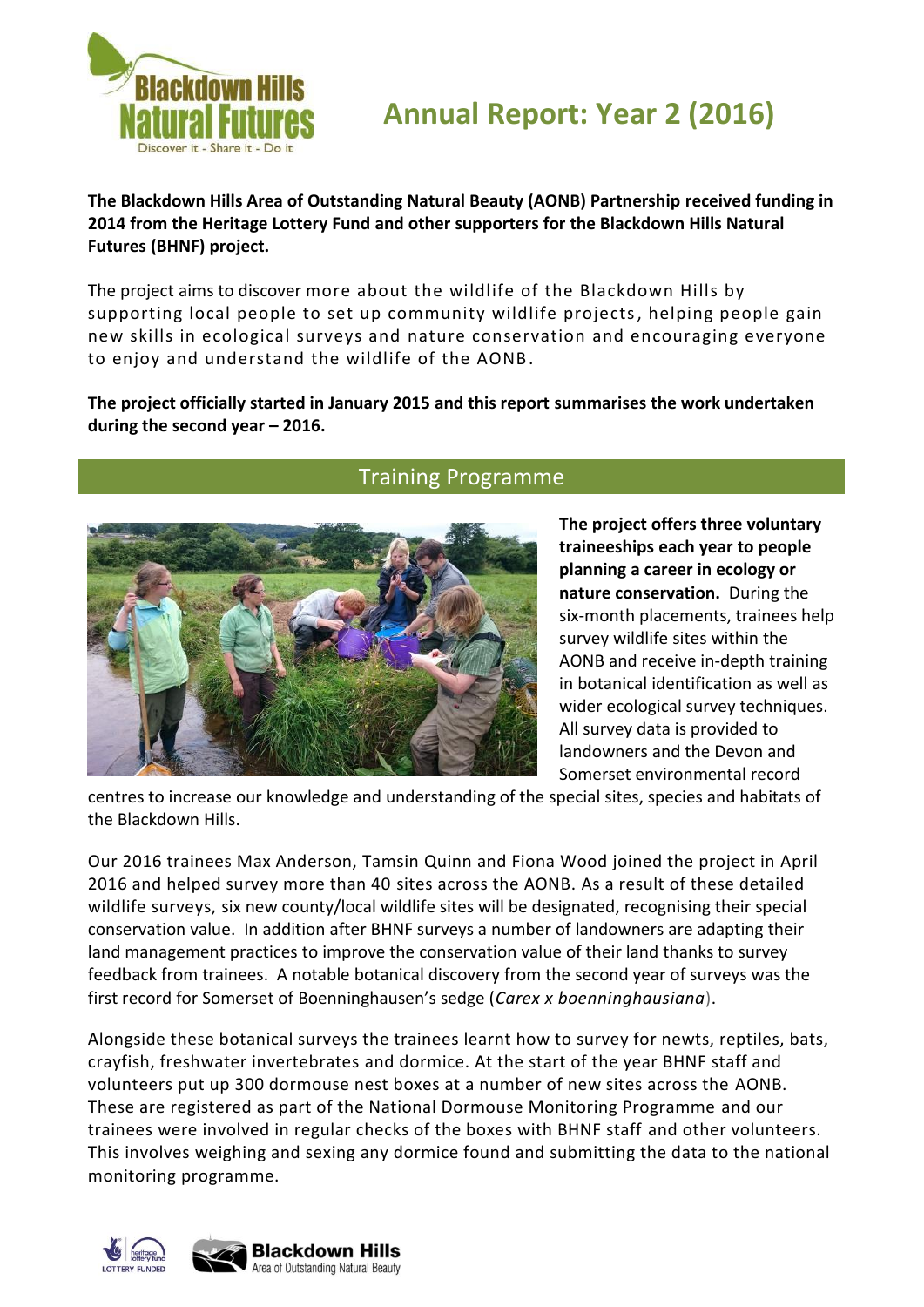

On a routine box check in September the survey team found a black dormouse – the first of its kind ever recorded in the UK. Dormice are usually a golden brown colour but due to a rare genetic abnormality this one had jet black fur. [Read more and watch a film about the discovery here.](http://www.blackdownhillsnaturalfutures.org/news/uk-first-rare-black-dormouse-found)

We sadly bid farewell to our 2016 trainees in September but all have now secured jobs in the ecology and conservation sectors. Max has a position with the Devon Local Nature Partnership and Fiona began a job with Warwickshire Biodiversity Records Centre. Tamsin continued to volunteer with Devon Wildlife

Trust before securing a job with the National Trust in North Devon.

The final three BHNF trainee positions will start in April 2017. You can discover more about what they are getting up to by reading their monthly blogs: [BHNF trainee website blogs](http://www.blackdownhillsnaturalfutures.org/news?field_news_category_tid=6)

## Community Nature Projects

**Blackdown Hills Natural Futures is supporting communities throughout the Blackdown Hills to develop and deliver their own Community Nature Projects.** The projects are focusing on habitat creation and improving management on areas of publicly accessible land, such as village greens, playing fields, school grounds and churchyards to benefit wildlife and raise local awareness.



BHNF staff and Clarity, a Community Interest Company (CIC), have been supporting more than 15 volunteer-led

Community Nature Projects across the AONB. The projects are wide ranging but share common nature conservation themes including pond restoration, creation of flower-rich grassland, woodland creation and hedgerow management, as well as encouraging more people to visit and enjoy public green spaces. Free rural skills training has also been provided through the project including scything and hedge-laying.



New projects started in 2016 include: *Wild About Ashill* which is focusing on creating wildlife friendly habitats around Ashill village hall; *Project Splash* which has seen the beginnings of a long-term pond restoration project at Coldharbour Mill, Uffculme; *Buckland St Mary School* has been supported to plan and design a new wildlife friendly garden including new pond and outdoor teaching space; expert support at *Offwell Education Centre* has seen a new management plan created; *Wiltown Turbary* in Clayhidon where volunteers are aiming to improve woodland management and remove invasive plant species; the *Healthy Living Centre* in Hemyock where a bare concrete patio is being transformed into a bird and pollinator friendly area by senior citizens and a parent and toddler

group; and *Swains Lane*, a local nature reserve on the outskirts of Wellington, where support from BHNF has seen the creation of a new management plan and interpretation boards.

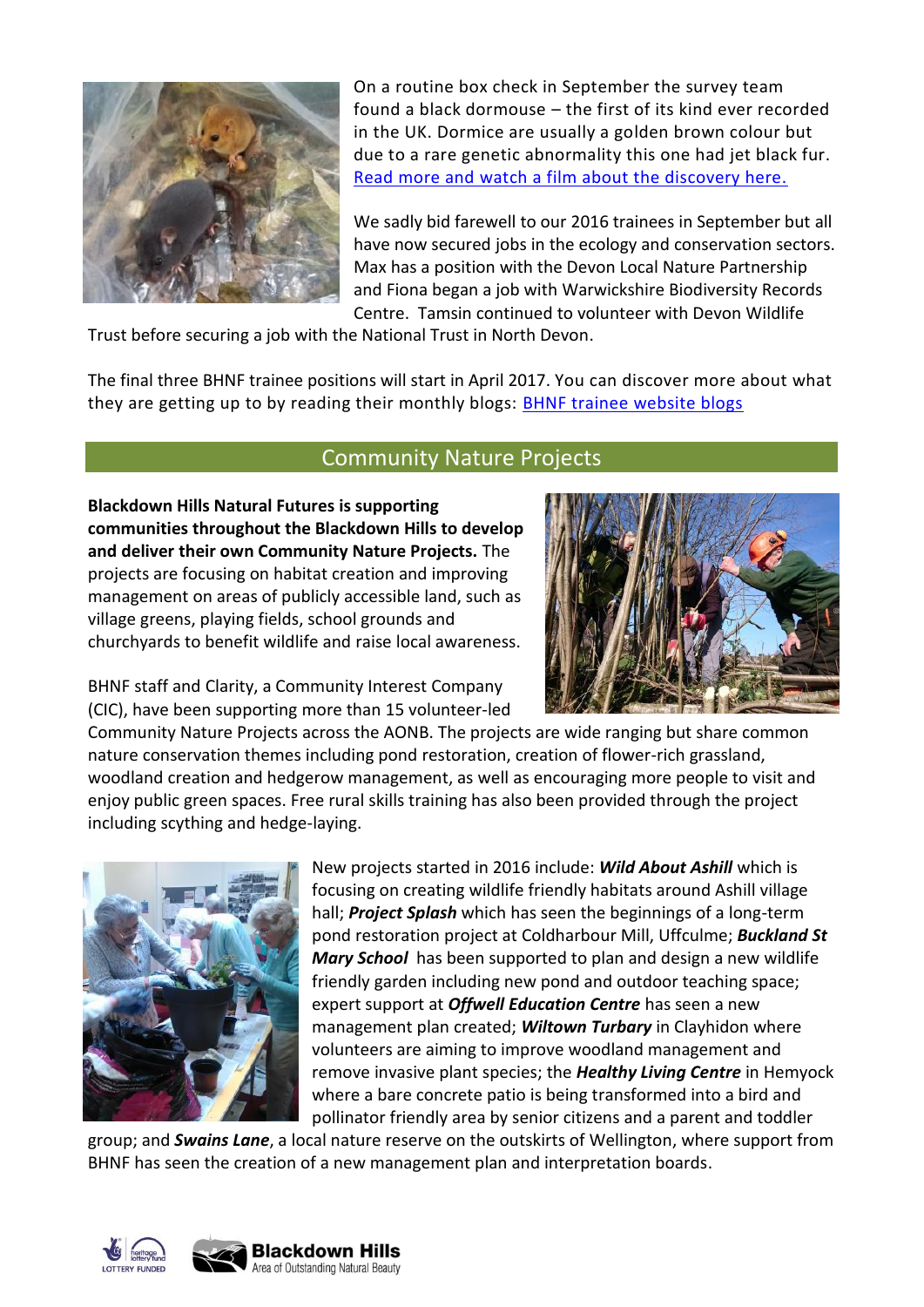Volunteers from most projects came together in July2016 for a networking event to exchange ideas, meet experts, discuss challenges and share project achievements. The event was a great success and is being repeated in May this year.

The support provided to all groups by BHNF includes developing initial ideas, prioritising activities, planning community events, arranging specialist expert advice and assisting with funding applications. To date almost £12,000 of additional funding has been secured for these community projects with support from Clarity CIC and BHNF.

Visit the website for details of all the Community Nature Projects supported through the project: **blackdownhillsnaturalfutures.org/community-nature-projects.**

#### Environmental Education



**2016 saw the start of the project's environmental education sessions at Blackdown Hills primary schools.** The aim of these sessions was not only to engage and inspire children about nature conservation, but also to raise teachers' awareness of the distinctive wildlife and countryside of the AONB and show how the natural environment can be used as a teaching resource. They also gave staff the confidence, skills and resources to continue to deliver similar environmental sessions or arrange outdoor wildlife activities independently.



At each school children identified the wide range of wildlife in their school grounds though a 'mini-bioblitz' including pond invertebrates, mini-beasts, hedgerow species, trees, grasses and wildflowers – at one school more than 100 different species were identified! After these ID sessions children created new habitats including bug hotels, bird and bat boxes, reptile and amphibian hibernacula, bee tubes and deadwood piles.

Throughout the spring and summer terms 13 sessions were delivered in 11 schools across the AONB area

involving 731 school children and 46 teachers, head teachers and teaching assistants.



In addition to the primary school sessions, BHNF facilitated a four-day 'environment careers' week with Richard Huish Sixth Form College, Taunton, in September. This brought together A-level students and a range of environmental professionals for careers advice, talks and site visits. The sessions demonstrated a range of possible careers to students, and raised awareness of the AONB to students and teaching staff as a local resource for educational visits and research.